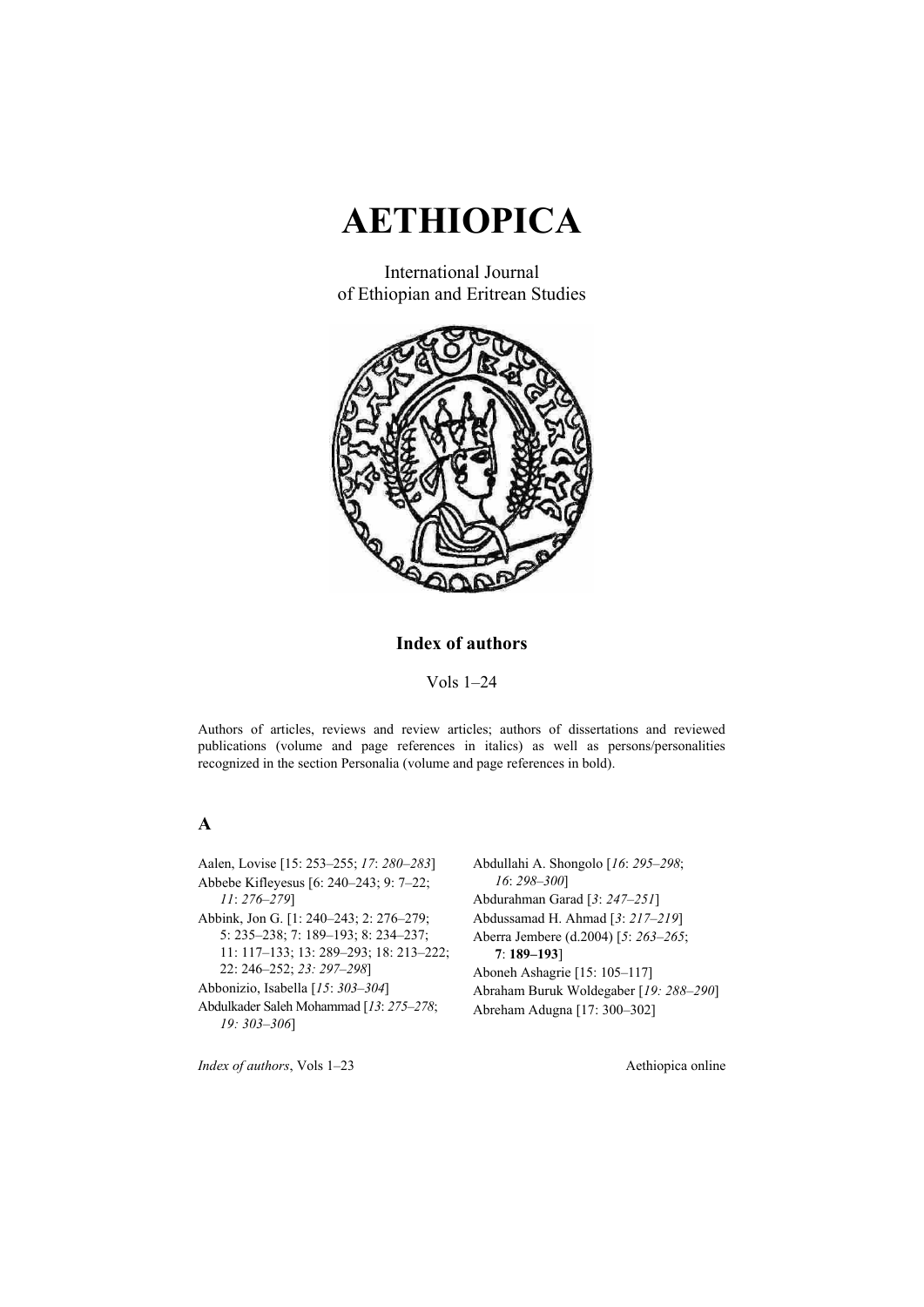### International Journal of Ethiopian and Eritrean Studies

Abuzeinab Musa [*12*: *297–299*] Adjemian, Boris [*21: 257–262*] Afäwärq Täkle (d.2012) [**15: 247–253**] Agati, Maria Luisa [*14: 265–268*] Agosti, Gianfranco [23: 201–212] Agostini, Alessio [15: 237–241; 15: 271–273; 18: 243–245; 18: 245–248; 20: 281–284; 22: 269–271] Agstner, Rudolf [*14: 301–304*; *15*: *290–291*] Ahland, Michael B. [*14: 244–262*] Ahmed Hassen Omer [*20: 264–268*; *24: 295–297*] Alexander Naty (d.2003) [**7**: **188–189**; 9: 49–63] Ali Jimale Ahmed [*1*: *240–243*] Ambaye Ogato Anata [*24: 302–304*] Amborn, Hermann [9: 284–287; *13*: *289– 293*; 13: 293–296; 15: 118–135] Amir-Moezzi, Mohammad Ali [*13*: *242– 243*] Amoretti, Biancamaria Scarcia [16: 230– 238] Amsalu Aklilu (d.2013) [**17: 223–226**] Amsalu Tefer[r]a [13: 7–45; 17: 78–89; *20: 307–310*; 21: 87–119; *24: 281–285*] An, Keon-Sang [*20: 313–314*] Anbessa Teferra [10: 246–248; *12*: *278–279*] Ancel, Stéphane [8: 95–111; 15: 92–104; 15: 278–280; 16: 275–277; 17: 90–95; 17: 121–150; 17: 246–249; 17: 298–299; 19: 288–290] Appleyard, David [*1*: *229–231*; 1: 236–238; 3: 236–241; 6: 111–136; *11*: *266–269*; 11: 269–271; 13: 201–204; 13: 296–300; 15: 241–245; **18: 190**; 18: 195–199] Arén, Gustav [*4*: *242–244*] Asfa–Wossen Asserate [8: 7–9; *9*: *298–299*; *15*: *273–277*]

Aspen, Harald [*6*: *240–243*; 15: 253–255; *16*: *239–244*] Aßfalg, Julius (d.2001) [**4**: **242–244**] Avanzini, Alessandra [*8*: *244–251*] Awäl Mähammäd [*7*: *251–253*] Azeb Amha [*12*: *296–297*]

#### **B**

Bahru Zewde [1: 260–262; *3*: *219–223*; 7: 28–53] Bairu Tafla [1: 176–206; 1: 263–264; 1: 265– 266; 2: 269–274; 3: 166–187; 3: 195–204; 3: 208–210; 3: 211–212; 4: 255–257; 5: 10–14; 5: 112–124; 5: 181–203; 5: 252–254; *5*: *255–257*; 6: 201–202; 6: 211–215; 6: 215–219; **7**: **7–8**; **7**: **9–12**; 7: 219–225; 8: 237–240; 9: 275–278; *11*: *279–281*; 11: 281–282; 12: 221–223; 15: 233–237; 15: 297–299; 16: 244–247; 17: 276–278; 17: 278–279; 19: 286–288; 20: 236–244; 21: 264–265; 21: 265–267; 23: 289–291] Balaschova, Galina Alexandrovna [*14: 278– 280*] Balicka-Witakowska, Ewa [10: 275–281; 13: 212–214] Ballarin, Marie Pierre [*23: 302–305*] Balsvik, Randi Rønning [15: 253–255] Bandres, José L. [19: 236–239] Banti, Giorgio [11: 297–300; 17: 227–236; 20: 245–255] Bard, Kathryn A. [*2*: *258–259*; *4: 225–227*] Barradas, Manoel [*1*: *266–269*] Bassi, Marco [19: 300–303; 24: 299–301] Baudendistel, Rainer [*11*: *281–282*] Baum, Wilhelm [*4*: *247–250*; *5*: *242–244*] Bausi, Alessandro [1: 101–130; *3*: *257–260*; 3: 267–276; 5: 276–282; 6: 168–176;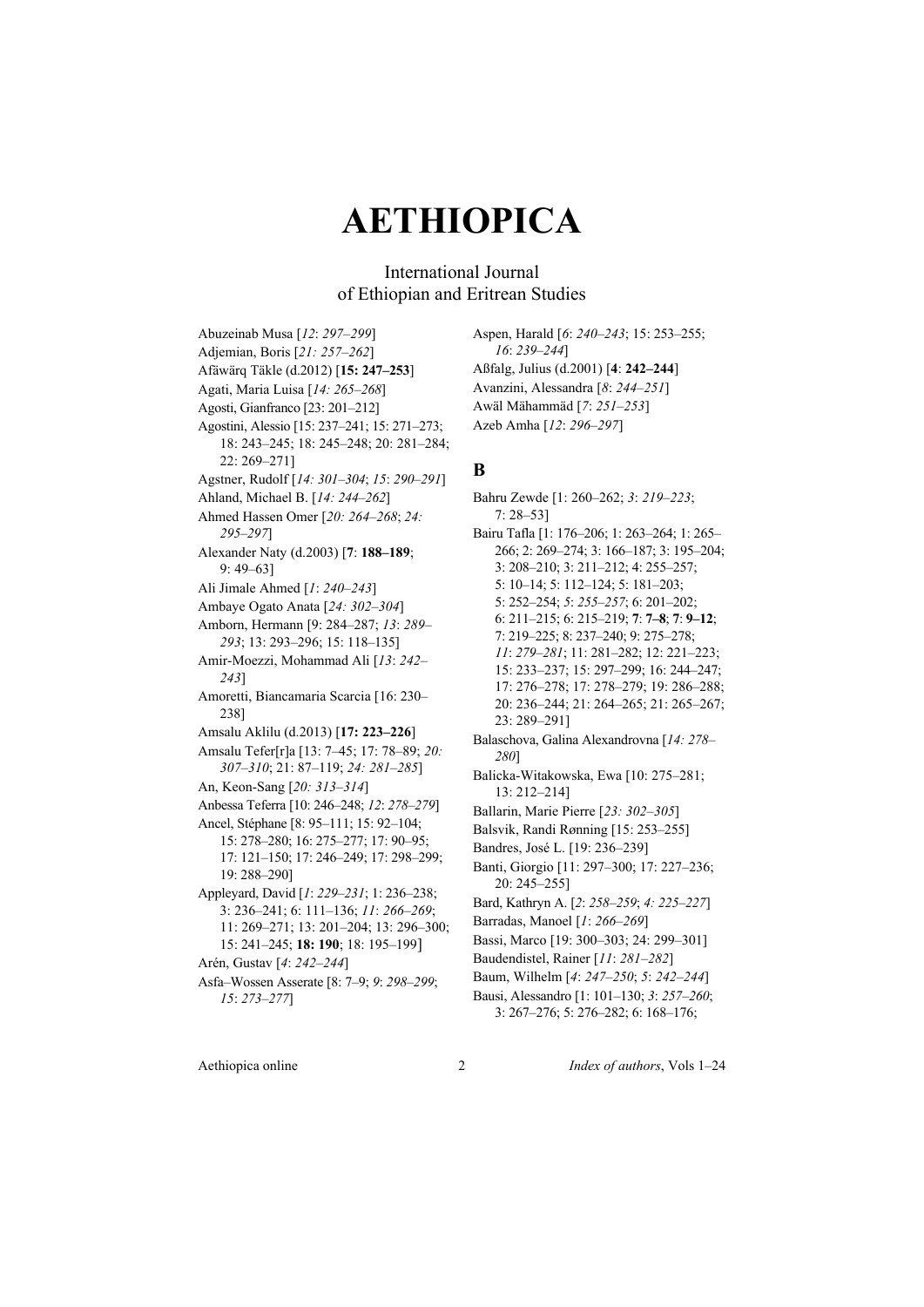### International Journal of Ethiopian and Eritrean Studies

*6*: *236–240*; 6: 249–253; 7: 234–242; *7*: *242–245*; *7*: *245–250*; 8: 149–169; 9: 102–147; 10: 81–91; 10: 199–206; *10*: *233–239*; *11*: *258–262*; 11: 262–266; **12**: **207**; 12: 258–260; 12: 260–263; 12: 263–267; **13**: **204–205**; 13: 236–241; 13: 242–243; 13: 244–253; 13: 254–256; 13: 257–259; 14: 265–268; 15: 273–277; 16: 200–212; 16: 252–256; 16: 256–259; 17: 255–257; 17: 267–269; 17: 302–304; 18: 85–86; 18: 173–182; 18: 248–251; 18: 251–254; 18: 257–260; 18: 263–266; 18: 297–299; 19: 188–206; 19: 227; *19: 264–267*; 19: 308–312; *20: 271–276*; 20: 276–280; 20: 284–287; 20: 287–288; 20: 289–292; 20: 298–302; 21: 243–246; 22: 7–57; 22: 137–147; *22: 289–291*; 24: 233–244; 24: 245–260; 24: 285–294] Baxter, Paul Trevor William (d.2014) [**18**: **192–194**] Baye Yimam [11: 216–217] Beachy, Marvin [22: 303–305] Beaucamp, Joëlle [*16*: *220–230*] Beckingham, Charles Fraser (d.1998) [**3**: **191–194**] Bejczy, Istvan [*5*: *239–242*] Bender, M. Lionel (d.2008) [*10*: *255–258*; **11**: **223–234**] Berg, Trygve [15: 253–255] Berger, Albrecht [*11*: *262–266*] Berhanou Abebe (d.2008) [**12**: **218–221**] Berhanu Beyene [3: 132–152] Beylot, Robert [3: 116–119; 3: 188–189; 5: 204–205; 7: 74–83; 8: 130–139; 10: 58–69; 11: 203–205; *12*: *263–267***;**  14: 210–214] Biasio, Elisabeth [8: 264–267; *11*: *244–251*; 11: 252–254; 12: 267–271; 12: 271–275; 12: 299–301; 13: 259–261; 22: 286–289] Binyam Sisay Mendisu [*15*: *256–263*]

Birhanu Teferra [*16*: *239–244*] Blackhurst, Hector [18: 192–194] Blid, Jesper [19: 27–51] Boavida, Manuel Joao [*8*: *264–267*] Böll, Verena [1: 229–231; 1: 231–233; *2*: *266–269*; 3: 225–231; 3: 231–236; 5: 244–248; 7: 225–226; 7: 227–230; 7: 232–234; 8: 184–206; 8: 240–244; 9: 229–231; *9*: *295–297*; *10*: *241–243*; 13: 263–266; 17: 283–287] Bombeck, Stefan [*14: 268–271*] Bonacci, Giulia [23: 302–305] Bondarev, Dimitri [4: 267–269] Bonechi, Marco [14: 121–135] Booth, Philip [19: 267–269] Bosc-Tiessé, Claire [*10*: *275–281*; *13*: *267– 272*; 14: 271–273] Brandt, Peter [3: 79–115] Braukämper, Ulrich (d.2018) [1: 247–250; *8*: *227–234*; 9: 257–262; 11: 276–279; 13: 284–289**;** 14: 163–183; 14: 280–283; 15: 292–294; 16: 295–298; 17: 280–283; 19: 293–295; *20: 327–329*; 21: 267–271; **22: 246–252**] Bredin, Miles [*9*: *265–267*] Breyer, Francis Amadeus Karl [8: 140–148; 8: 207–209; *16*: *252–256*] Briquel-Chatonnet, Françoise [*16*: *220–230*] Brita, Antonella [*17*: *236–245*; 19: 283–286; 20: 167–189] Brown, Jeremy R. [21: 120–136] Brüne, Stefan [11: 285–287; 16: 285–287; 20: 318–320; 22: 284–286; 23: 297–298] Bruzzi, Silvia [*23: 291–295*] Bulakh, Maria [*11*: *271–273*; 15: 136–175; 16: 138–148; 17: 151–168; 18: 56–80; 19: 90–99; 19: 319–322; 20: 150–166;

*20: 329–335*; 20: 335–337; 21: 217–225;

*Index of authors*, Vols 1–24 3 Aethiopica online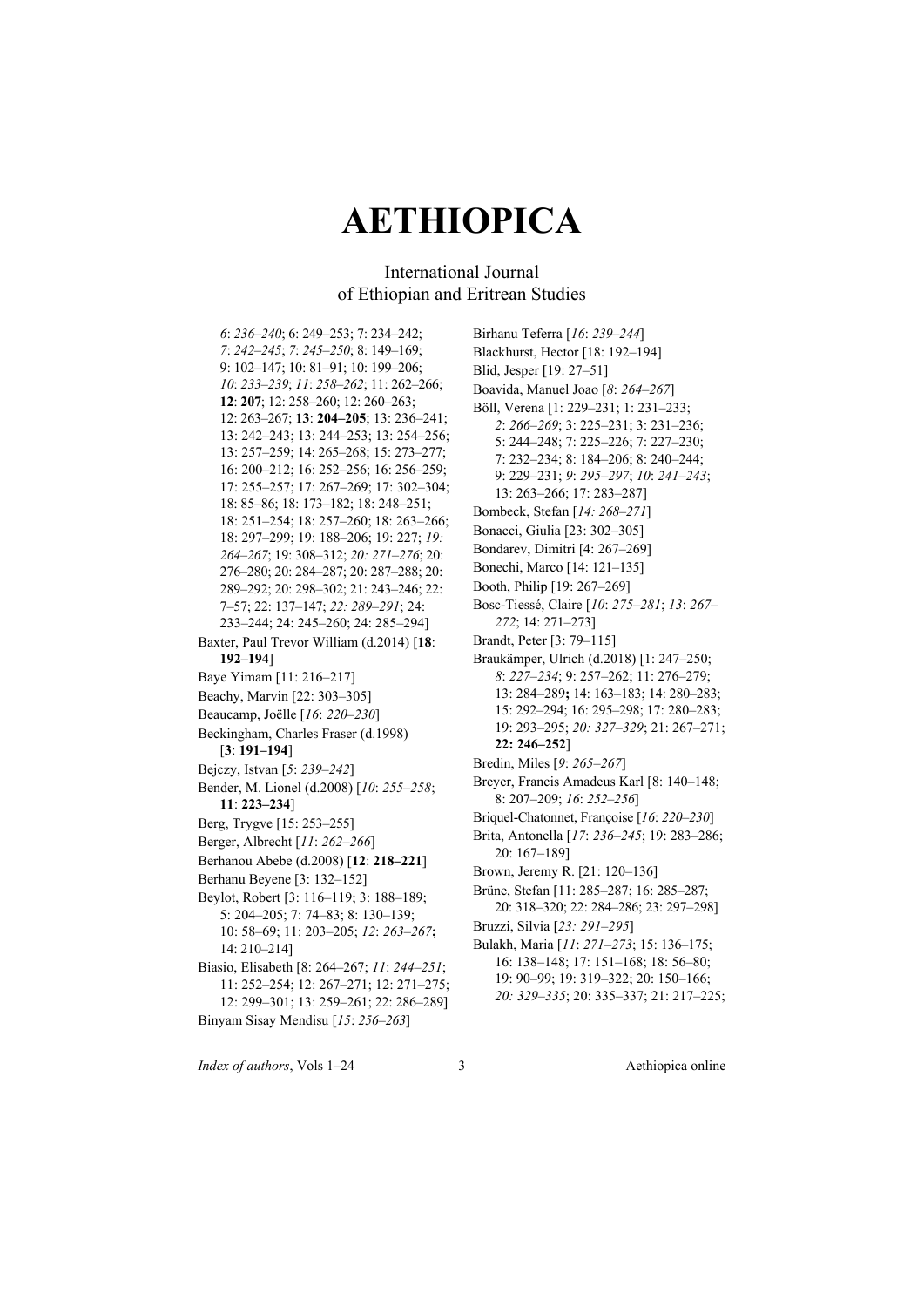### International Journal of Ethiopian and Eritrean Studies

22: 124–133; *22: 295–302*; 23: 188–200; 23: 305–308; 24: 212–222] Bureau, Jacques (d.1998) [**2**: **201–205**] Burtea, Bogdan [*6*: *247–249*; 7: 267–271; *9*: *287–295*; 18: 87–100] Busau, Filip [23: 221–238] Bustorf, Dirk [7: 265–267; 8: 225–227; 9: 23–48; 10: 281–284; *13*: *303–304*; *14*: *292–296*; *17*: *288–291*] Butts, Aaron Michael [19: 27–51; *19: 308– 312*; 22: 289–291] Buzi, Paola [*19: 269–273*]

### **C**

Calchi Novati, Giampaolo [12: 215–218] Calvitt Clarke III, J. [*15*: *287–289*] Calzolari, Valentina [21: 257–262] Camilleri, Nicola [20: 327–329; 21: 255– 257; 21: 262–264; *21: 290–293*; 23: 295–297] Campbell, Ian [*16*: *285–287*; *20: 320–323*] Camplani, Alberto [4: 233–242; 16: 266– 270; 24: 261–272] Cañete, Carlos [15: 72–91; 18: 173–182; *21: 250–254*] Caulk, Richard (d.1983) [*7*: *219*–*225*] Chabal, Patrick [*4*: *211–224*] Chaillot, Christine [*6*: *243–246*; *15*: *278–280*; *22: 280–281*] Chernetsov, Sevir (d.2005) [**8**: **218–220**] Chiesa, Paolo [22: 7–57] Chojnacki, Stanisław (d.2010) [*4*: *259–262*; 5: 42–66; **14: 215–221**; *14: 271–273*] Chrenkov, A.V. [*2*: *274–276*] Christmann, Stefanie [*4*: *211–224*] Ciampi, Gabriele [18: 22–55] Clapham, Christopher [16: 277–279]

Cohen Shabot, Leonardo [9: 190–212; *10*: *301–302*; *13*: *263–266*; 17: 273–276] Coleman, Sterling Joseph Jr. [13: 46–74] Colin, Gérard [6: 70–110; *6*: *256–259*; *7*: *234–242*; *8*: *273–278*; *16*: *271–275*; *20: 302–307*] Contini, Riccardo [17: 195–209] Crass, Joachim [*8*: *295–296*; *12*: *287–292*; *17*: *227–236*] Crummey, Donald (d.2013) [3: 7–23; 4: 200–201; 4: 242–244; *5*: *244–248*; 9: 295–297; **17: 209–223**]

### **D**

d'Avray, Anthony [*1*: *270–271*; *5*: *257–260*] Daloz, Jean–Pascal [*4*: *211–224*] Damon-Guillot, Anne [19: 61–89] Daniel Alemu [*13*: *236–241*] Daniel Assefa [18: 101–108] Daskas, Beatrice [18: 200–213] Dawit Bekele [*21: 286–289*] Dechasa Abebe [20: 129–149] de Contenson, Henri [*10*: *262–266*] de Hesse, Paul [*4*: *277*–*278*] De Lorenzi, James [*19: 290–293*] de Maigret, Alessandro (d.2011) [**15: 237– 241**] de Torres, Jorge [15: 72–91; 18: 173–182; *21: 250–254*] Dege-Müller, Sophia [14: 268–271; 15: 283– 287; 23: 57–86] del Boca, Angelo [*2*: *230–249*] Delamarter, Steve [*13*: *236–241*] Denison, Edward [*7*: *271–275*] Derat, Marie-Laure [2: 263–266; 5: 239– 242; *7*: *218–219*; 8: 268–273; 9: 64–79; 9: 262–265; 12: 292–296; *23: 302–305*] Desplat, Patrick [*14: 283–288*]

Aethiopica online 4 *Index of authors*, Vols 1–24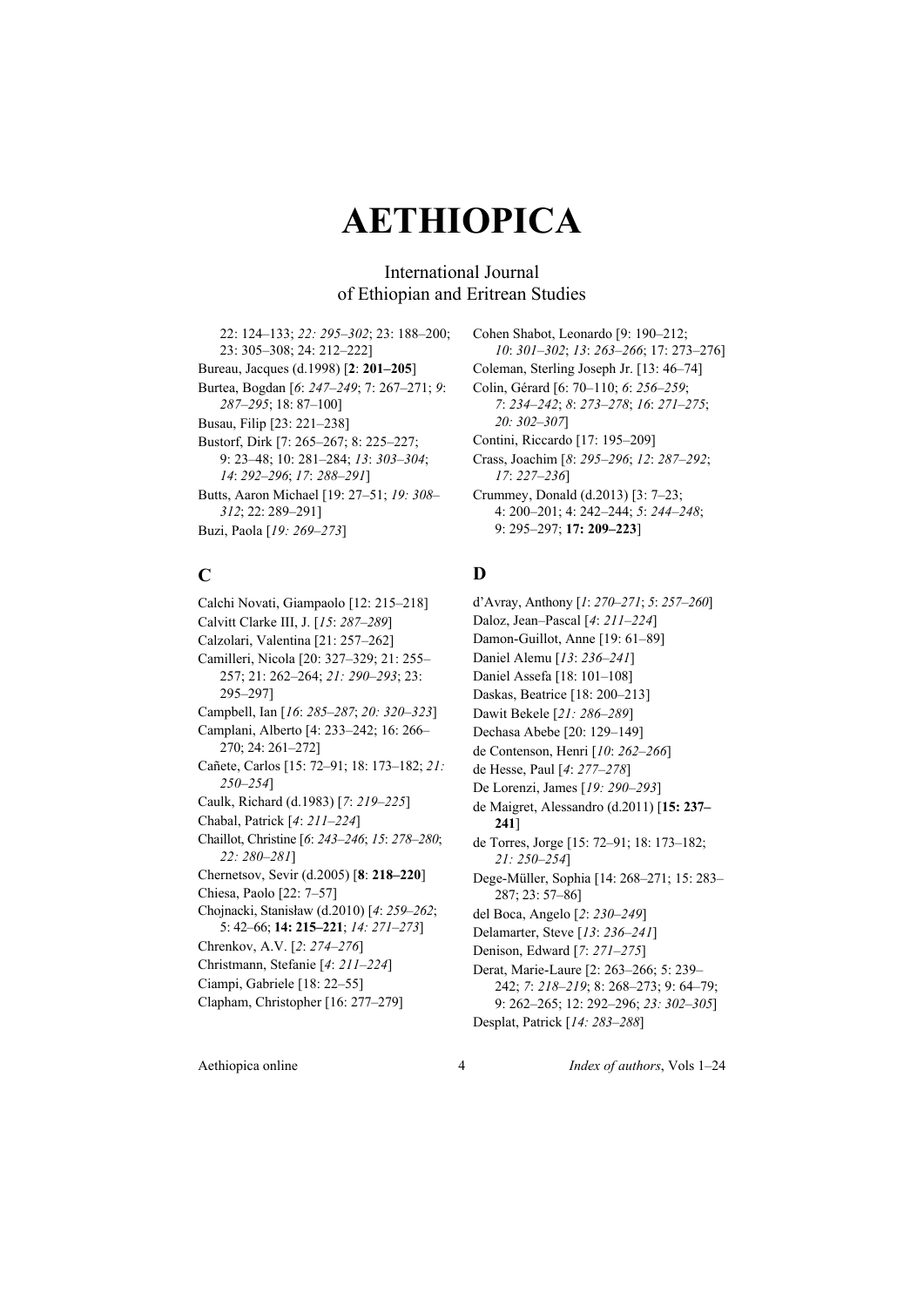International Journal of Ethiopian and Eritrean Studies

Desreumaux, Alain [24: 233–244] Devens, Monica S. [*1*: *236–238*; 4: 229–233; *6*: *249–253*; 9: 220–222] Devoto, Guido [6: 47–53] Di Salvo, Mario [*12*: *267–271*; *23: 273–278*] Dijkstra, Jitse H.F. [*18*: *248–251*] Dinslage, Sabine [*23: 298–302*] Dohrmann, Alke [*9*: *284–287*; 11: 294–297; *14*: *292–296*; 19: 298–300; 23: 269–271] Dore, Gianni [*5*: *260–263*; *6*: *236–240*] Drewes, Abraham Johannes (d.2007) [5: 206–214; **12**: **208–214;** *21: 243–246*] Dubois, Jean Daniel [*13*: *242–243*]

### **E**

Edzard, Lutz [*17*: *302–304*; *20: 335–337*] Ege, Svein [*1*: *260–262*; *16*: *239–244*; 24: 295–297] Eide, Øyvind [*5*: *223–231*] Elagina, Daria [21: 120–136; *22: 313–315*] El-Antony, Maximous [19: 27–51] Elehu Feleke [*21: 264–265*] Elias Yemane [*8*: *251–257*] Elleni Centime Zeleke [*24: 297–299*] Ellero, Giovanni [*1*: *246–247*] Endris Mohammed Yesufe [19: 102–112] Epple, Susanne [*15*: *302–303*; 16: 288–291; 17: 288–291; *17*: *293–295*; *21: 267– 271*] Erhagbe, Edward O. [11: 68–84] Erho, Ted [20: 50–69] Erlich, Haggai [1: 64–84; *8*: *237–240*; *14*: *265–268*; *15*: *280–283*] Eshetu Chabo [*19: 322–326*] Évalet, André [*4*: *257–258*] Eyob Ghebreziabhier Bein [*21: 277–286*] Ezekiel Gebissa [*8*: *225–227*]

Ezra Gebremedhin [5: 223–231; 6: 236–240; 9: 271–275; *15*: *283–287*; 18**:** 190–192]

### **F**

Fani, Sara [19: 113–134] Fasil Nahum [5: 265–266] Fattovich, Rodolfo (d.2018) [*4*: *225–227*; 10: 262–266; **21: 241–242**] Faü, Jean-François [18: 7–21] Fekade Azeze [*2*: *282–284*; *3*: *260–262*] Ferenc, Aleksander (d.2001) [**6**: **219–221**] Fernández, Víctor M. [15: 72–91; 18: 173– 182; *21: 250–254*] Fernyhough, Timothy Derek (2003) [**9**: **222– 224**] Fiaccadori, Gianfranco (d.2015) [14: 136– 144; **18**: **200–213**] Fǝṣṣum Wäldä Maryam [*17*: *300–302*] Ficquet, Éloi [*20: 264–268*; 23: 87–119] Fisher, Greg [*18*: *248–251*] Fleming, Harold. C. [*10*: *223–232*; 10: 255– 258] Fontaine, Hugues [*17*: *298–299*] Forno, Mauro [*14*: *288–292*] Frantsouzoff, Serge[j] [*10*: *239–241*; 20: 329–335] Freeman, Dena [*8*: *234–237*] Fridman, Iosif [22: 148–166] Fritsch, Emmanuel [10: 7–51] Fukui, Katsuyoshi (d.2008) [**12**: **224–229**]

### **G**

Gäbrä Iyyäsus Kifle [*6*: *263–265*] Gai, Amikam [6: 210] García, Miguel Angel [*4*: *229–233*] Garretson, Peter [1: 239–240; *5*: *252–254*; *17*: *276–278*]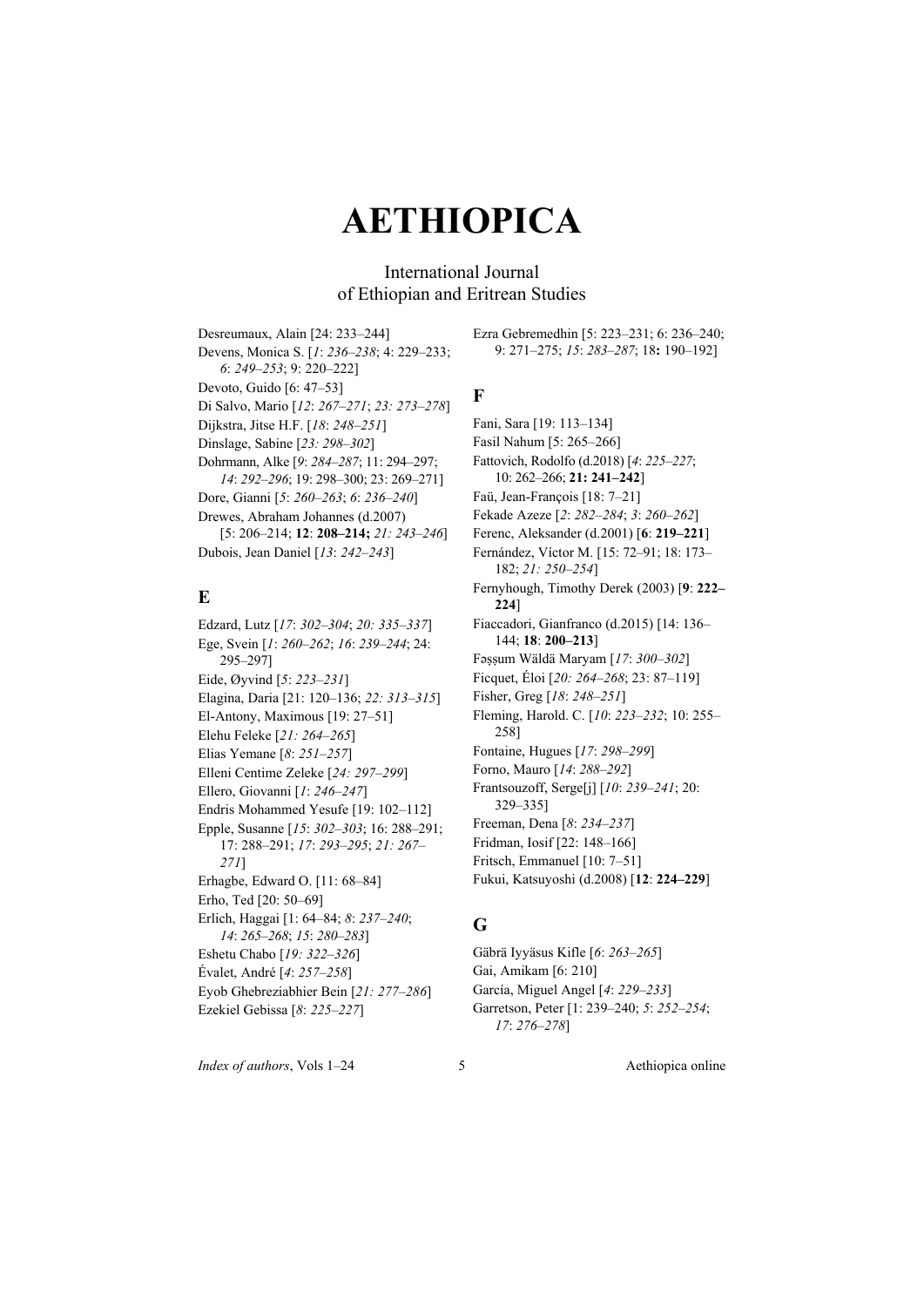### International Journal of Ethiopian and Eritrean Studies

Gascon, Alain [9: 80–91] Gashaw Arutie Asaye [23: 168–187; *23: 315–316*] Gashaw Belay [18: 173–182] Gaudiello, Michela [*23: 271–272*] Gaudin, Benoit [12: 83–110] Gautier Dalché, Patrick [22: 282–284] Gensler, Orin D. [22: 214–226] Gerhardt, Ludwig [9: 265–267; 22: 167– 175] Gǝrma Awgǝččäw Dämmäqä [*23: 305–308*] Gervers, Michael [10: 7–51; 17: 25–64] Getachew Metaferia [*11*: *287–291*] Getatchew Haile [*3*: *225–231*; *13*: *236–241***;**  14: 47–120; 16: 212–219; *17*: *269–273*; **18: 190**; 18: 223–230; 19: 7–26; *19: 276–279*; *19: 279–283*; 21: 28–86; *21: 247–249*; *23: 281–285*; 24: 7–77; 24: 223–232; **24: 245–260**] Getie Gelaye [1: 229–231; 2: 124–143; 7: 251–253; 10: 208–210; 17: 223–226] Getinet Fulea [16: 149–191] Geus, Klaus [24: 276–278] Gidena Mesfin Kebede [*20: 341–342*] Girke, Felix [*23: 269–271*] Girma Fisseha [*7*: *275–276*] Girma Y. Getahun [*10*: *246–248*; 20: 310– 313] Gnisci, Jacopo [20: 70–105; **23: 256–268**] Goldenberg, Gideon (d.2013) [2: 198–200; 3: 190–191; 7: 253–262; *13*: *254–256*; **17: 195–209**] González-Ruibal, Alfredo [*20: 315–318*] Gori, Alessandro [*1*: *243–245*; 2: 250–257; 8: 72–94; 8: 227–234; 11: 134–147; *11*: *258–262*; 13: 214–221; 13: 272–274; 13: 275–278; 15: 280–283; *16*: *230–238*; 19: 100–101; 19: 135–148; *20: 271–276*]

Gräber, Gerd [2: 159–182; 8: 10–29; *12*: *275–*277] Grande, Elisabetta [*5*: *267*] Greenfield, Richard David (d.2008) [**12**: **215–218**] Greisiger, Lutz [23: 286–289] Guazzini, Federica [11: 287–291; 13: 282– 284] Gusarova, Ekatarina [18: 109–127] Guss-Kosicka, Marlene [12: 278–279; 22: 176–185] Gutgarc, Jaroslav Nikolaevič [*24: 304–306*] Gutt, Eeva H. M. [*3*: *251–254*] Gutt, Ernst August [*3*: *251–254*]

#### **H**

Haars, Martin [10: 208–210] Habtamu M. Tegegne [23: 120–148] Habtemichael-Kidane [*3*: *231–236*; 22: 58– 95] Hahn, Wolfgang [3: 213–215; 3: 215–217; *20: 287–288*; *24: 279–281*] Haile Gabriel Dagne [*9*: *278–284*] Harding, Leonhard [1: 270-271] Hatem Elliesie [10: 292–295; 11: 235–244; 12: 230–257; *20: 276–280*; *22: 284–286*] Haustein, Jörg [*17*: *283–287*] Hayward, Richard J. [*19: 322–326*] Heide, Martin [3: 281–282; 5: 271–275; 19: 207–219] Heldman, Marilyn E. [1: 131–147; 10: 291– 292; 12: 280–281; **22: 253–261**] Helmholz, Karsten [20: 167–189] Henze, Paul B. (d.2011) [*5*: *235–238*; **14**: **226–228**]

- Herman, Marilyn [*17*: *296–298*]
- Hernández López, Adday [20: 106–128]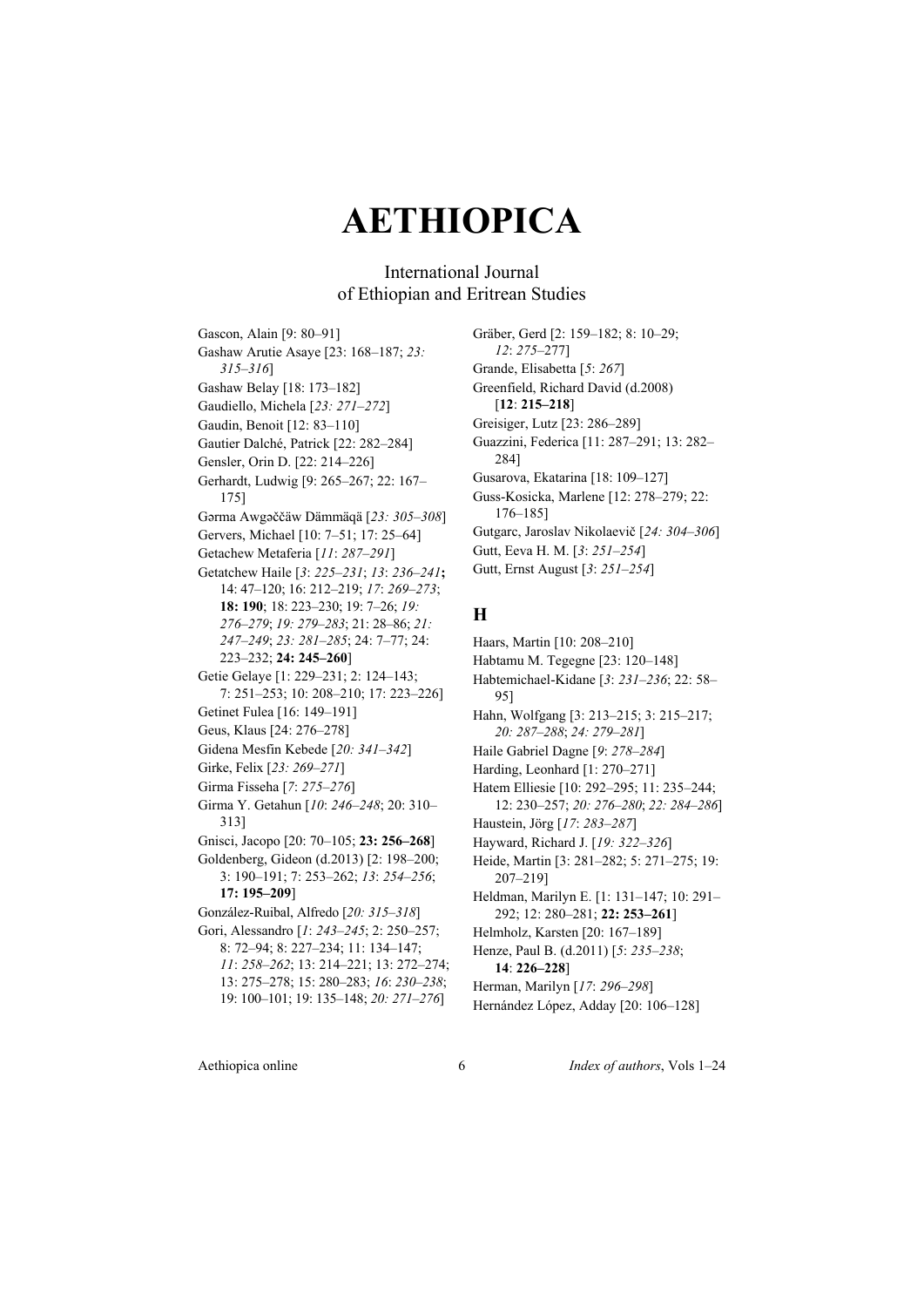### International Journal of Ethiopian and Eritrean Studies

Hespeler-Boultbee, John Jeremy [*11*: *254– 258*] Hetzron, Robert (d.1997) [**2**: **198–200**; *2*: *206–229*; *5*: *215–223*] Hewan Semon Marye [20: 323–327; 22: 96– 123; 24: 297–299; *24: 308–310*] Heyer, Friedrich (d.2005) [*3*: *223–225*; **9**: **229–231**] Hirsch, Bertrand [*9*: *257–262*] Hiruie Ermias [19: 312–315; 22: 292–295; *22: 312–313*] Hiruy Abdu [21: 137–163] Hock, Johannes [*12*: *275–277*] Hopkins, Simon [**16: 200**] Hryćko, Katarzyna [10: 92–105] Hudson, Grover [*1*: *225–228*; 7: 160–172; 11: 223–234; *12*: *278–279*; 15: 204–218] Hummel, Susanne [18: 128–144; 19: 90–99; 19: 279–283; 20: 150–166; 20: 167–189; 21: 217–225; 22: 124–133; *22: 319–321*; 23: 188–200] Hussein Ahmed (d.2009) [*5*: *248–251*; *8*: *223–225*; **13**: **214–221**] Hussein M. Musa [*7*: 251–253] Hussein Mohammad [*3*: *251–254*]

## **I**

Ifidon, Ehimika A. [11: 68–84] Irvine, Arthur K. (d.2011) [3: 191–194; **15: 241–245**] Ishihara, Minako [19: 149–164] Issayas Tesfamariam [*23: 308–314*] Iyob, Ruth [*1*: *265–266*]

#### **J**

Jändl, Barbara [17: 255–257] Jankowski, Alice [10: 144–176]

*Index of authors*, Vols 1–24 7 Aethiopica online

Jedrej, M.C. [*1*: *247–250*] Jerábek, Michal [2: 274–276; 4: 269–271] Joswig, Andreas [11: 262–266] Juel-Jensen, B. [*1*: *250–259*] Jullien, Christelle [*13*: *242–243*] Jullien, Florence [*13*: *242–243*]

### **K**

Kaïtéris, Constantin [*22: 286–289*] Kane, Thomas Leiper (d.2000) [**4**: **197–199**; *5*: *286–288*] Kaneko, Morie [9: 49–63] Kapchits, Georgi L. [*11*: *297–300*] Kapeliuk, Olga [1: 148–163; 5: 282–286; 5: 286–288; 6: 177–191; 6: 259–263; 6: 263–265; **8**: **210**; 10: 249–251; 12: 143–154; *13*: *257–259*; 14: 274–278; 16: 247–252; 19: 315–319] Kaplan, Steven [4: 227–229; 5: 71–88; 7: 218–219; *10*: *241–243*; 19: 273–276] Kapuściński, Ryszard (d.2007) [**10**: **220– 222**] Kapteijns, Lidwien [*8*: *223–225*] Karlsson, Jonas [22: 277–279] Kaufhold, Hubert [*12*: *286–287*] Kaye, Alan S. (d.2007) [3: 247–251; 5: 215– 223; **13**: **205–208**] Kebede Hordofa Janko [**7**: **186**] Keck, Robert [*24: 279–281*] Kellermann, Petra [22: 186–194] Kellner, Alexander [11: 291–294; 14: 292– 296] Khan, Geoffrey [*10*: *243–246*] Kienzle, Sascha A. [*17*: *278–279*] Killion, Tom [*3*: *195–204*] Kindeneh Endeg Mihretie [16: 45–73] Kleiner, Michael [3: 282–283; 5: 271–275; 7: 54–73]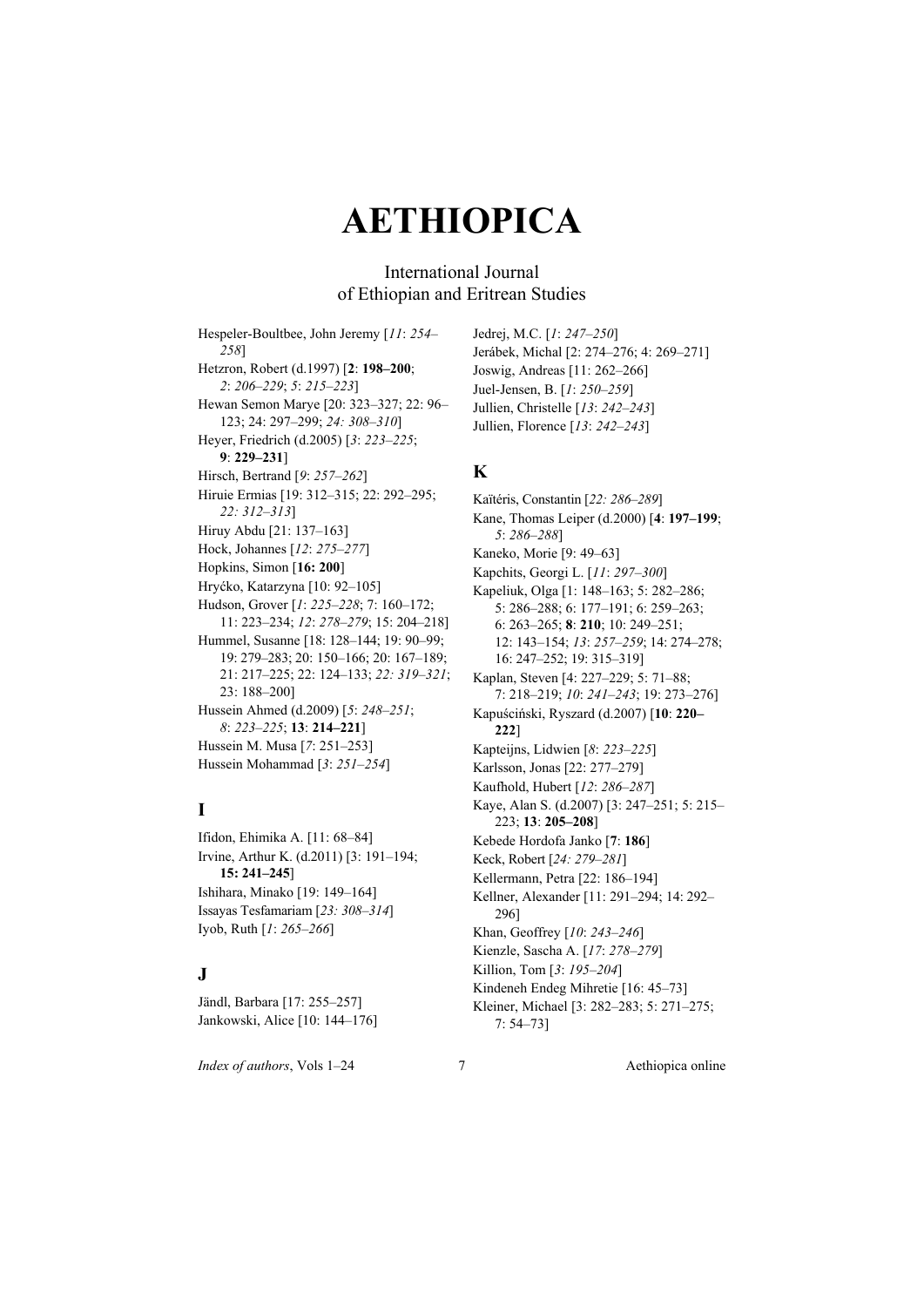### International Journal of Ethiopian and Eritrean Studies

Knibb, Michael [*4*: *227–229*; 5: 268–271; 14: 221–226; 20: 7–49; 22: 246; 23: 278– 281] Knüppel, Michael [16: 196–199] Kogan, Leonid [*10*: *239–241*; 16: 138–148; 17: 151–168; 18: 56–80; *20: 329–335*; *22: 295–302*] Krause, Andrej [11: 273–276] Krebs, Gerhard [15: 287–289] Kropp, Manfred [1: 234–235; *9*: *257–262*; 16: 220–230; 16: 230–238] Krzyżanowska, Magdalena [17: 121–150; 20: 210–235; 21: 272–277; 22: 134–136; 22: 195–213; 24: 212–222; 24: 304–306; *24: 307–308*] Kudlek, Manfred [3: 132–152] Kummer, Olaf [3: 132–152]

#### **L**

Lagopoulos, Alexandros Ph. [4: 55–95] Lande, Aasulv [*3*: *225–231*] Launhardt, Johannes [*7*: *282*; *9*: *271–275*] Leeman, Bernard [*10*: *268–271*] Leenco Lata [*4*: *211–224*] Leslau, Wolf (d.2006) [*2*: *103–123*; *3*: *236– 241*; *3*: *241–246*; 3: 251–254; *5*: *282–286*; *5*: *286–288*; **9**: **220–221**; **10**: **210–218**] Levine, Donald Nathan (d.2015) [**18**: **213– 222;** *19: 295–297*] Lewis, Ioan Myrddin (d.2014) [**19: 227– 236**] Lewis, Herbert S. [*7*: *265–267*; *19: 295– 297*] Lewy, Mordechay [*23: 286–289*] Lindtjørn, Bernt [15: 253–255] Liuzzo, Pietro Maria [22: 227–235; 24: 175– 211] Lockot, Hans Wilhelm [*3*: *205–208*]

Lourie, Basil [*10*: *239–241*; 15: 225–227] Ludolf, Job *alias* Hiob Leutholf (d.1704) [*12*: *258–260*] Luegmeyer, Andrea [1: 250–259] Lundhaug, Hugo [19: 269–273] Lundström, Karl Johann [*15*: *283–287*] Lusini, Gianfrancesco [4: 42–54; 5: 156– 176; 6: 222–229; 6: 247–249; 7: 245– 250; *8*: *283–284*; 10: 70–80; 12: 7–47; *14: 274–278*; *20: 271–276*] Lydall, Jean [*11*: *294–297*] Łykowska, Laura [*12*: *292–296*]

### **M**

Mantel-Niećko, Joanna (d.2009) [6: 219– 221; **13**: **222–224**] Manzo, Andrea [*2*: *259–262*; 6: 7–46; 17: 7– 24; 23: 7–30] Marcus, Harold Golden (d.2003) [**6**: **215– 219**] Markakis, John [*15*: *294–296*] Marrassini, Paolo (d.2013) [*2*: *263–266*; 3: 45–78; 8: 112–129; *8*: *268–273*; 13: 232–235; 14: 7–32; **16: 200–212;**  *19: 267–269*] Martínez d'Alòs-Moner, Andreu [6: 54–69; 9: 190–212; *10*: *241–243*; 11: 254–258; *12*: *304*; 14: 288–292; 15: 72–91; 18: 173–182; *19: 286–288*; *21: 250–254*] Marx, Annegret [4: 158–168; *5*: *288–289*] Mattausch, Birgit [*8*: *296–297*; *10*: *284–287*] Matthies, Volker [*7*: *225–226*; *10*: *288–291*; *14*: *296–301*; *15*: *301*] Mattioli, Aram [*9*: *275–278*; 20: 320–323] May Ydlibi [*11*: *283–285*] McEwan, Dorothea [12: 199–201; *12*: *275–* 277] McKenzie, Judith S. [*20: 289–292*]

Aethiopica online 8 *Index of authors*, Vols 1–24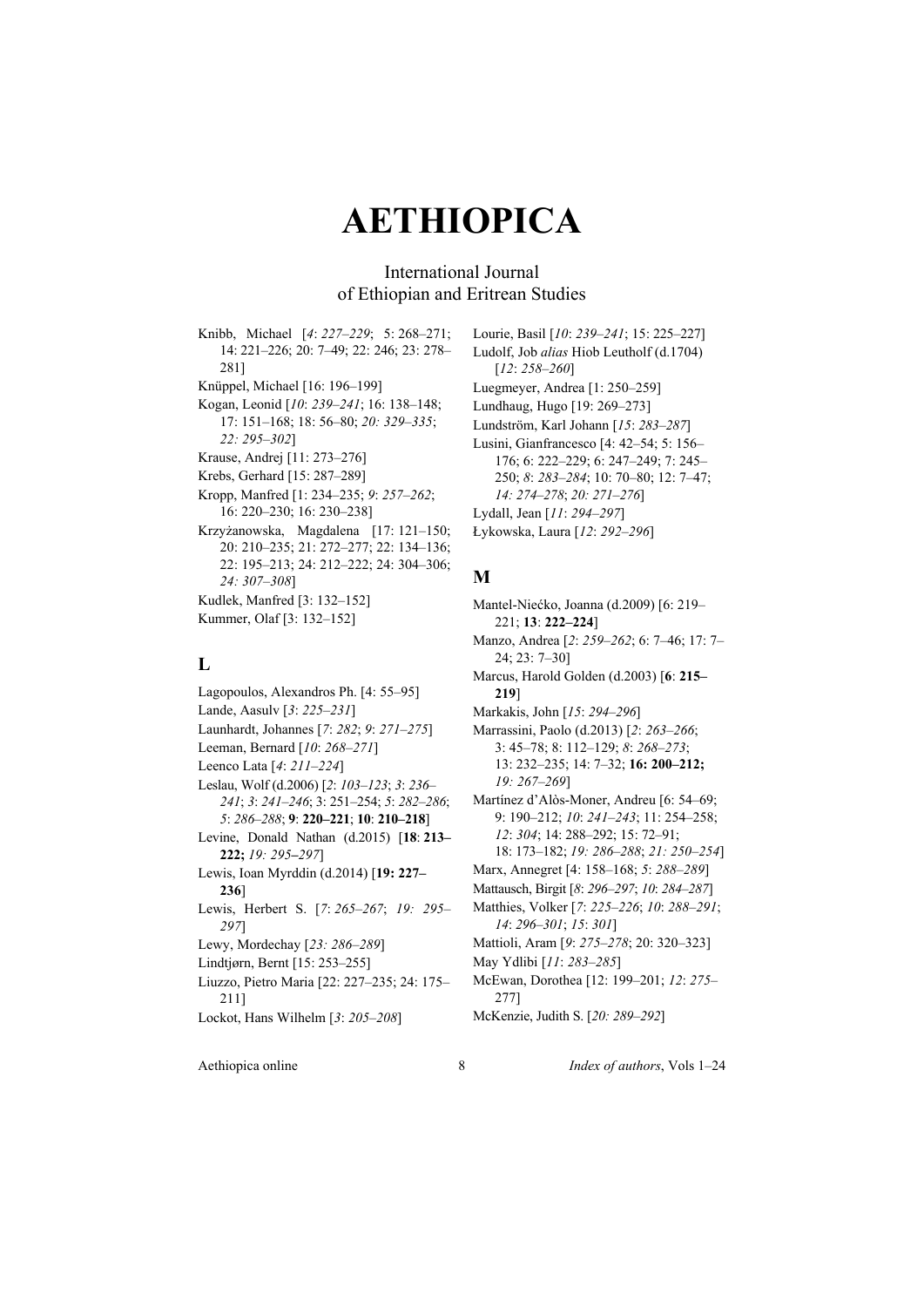### International Journal of Ethiopian and Eritrean Studies

Meckelburg, Alexander [14: 296–301; 15: 294–296; 15: 301; *16*: *301–302*; 20: 315–318; *20: 338–340*; 22: 262–268; 23: 213–220; 23: 298–302] Médard, Henri [*23: 302–305*] Melaku Terefe [*13*: *236–241*] Meley Mulugetta [7: 173–181; 12: 136–142; 13: 189–192; 18: 183–189; *20: 293–297*] Mengistu Amberber [*10*: *249–251*] Merid W. Aregay (d.2008) [1: 266–269; **13**: **208–212**] Mersha Alehegne [10: 266–268; *13*: *304***;**  14: 145–162; *16*: *259–266*; 18: 145–162; 19: 52–60] Merten, Kai [*17*: *263–267*] Messay Kebede [*13*: *282–284*] Meßner, Reinhard [14: 229–243] Meyer, Ronny [*7*: *262–265*; *8*: *293–294*; *9*: *232–248*; *11*: *269–271*; *12*: *287–292*; 13: 135–151; 14: 244–262; 17: 227–236; 22: 295–302; 22: 306–311] Miran, Jonathan [*8*: *223–225*; *8*: *294–295*; *13*: *272–274*] Mockler, Anthony [*7*: *230–231*] Mohamed M. Kassim [*8*: *223–225*] Mohammed Ali Al-Salami [*15*: *271–273*] Möller, Harald [*7*: *232–234*; 10: 288–291] Molvaer, Reidulf K. [*1*: *239–240*; *1*: *272– 275*; 7: 136–145; 9: 147–163; 10: 115– 143; 11: 215; 15: 245–247] Morgan, Kenneth [9: 222–224] Morin, Didier (d.2016) [*3*: *262–266*; *4*: *244– 247*; *18*: *231–242*; **20: 245–255**] Mostafa Minawi [*23: 295–297*] Mous, Maarten [*12*: *296–297*] Muehlbauer, Mikael [23: 31–56; *23: 317– 318*] Müller, Angela M. [14: 301–304; 17: 291– 293; 17: 293–295]

Müller, Walter W. [1: 217–220; 1: 225–228; 3: 241–246; **5**: **206**; 6: 209; 8: 244–251; 10: 210–218; 11: 41–47; *14: 263–265*; 15: 7–21; 17: 249–255; *18*: *243–245*] Multhoff, Anne [6: 203–206] Muluken Andualem Siferew [*19: 312–315*] Munro-Hay, Stuart C. (d.2004) [*1*: *231–233*; *1*: *250–259*; 2: 183–189; *3*: *211–212*; 3: 215–217; 6: 233–236; **9**: **224–229**]

Muraviev, Alexei [7: 187–188]

#### **N**

- Nägaśi Gǝdäy [*22: 292–295*]
- Nagy, Rebecca Martin [*12*: *271–275*]
- Naigzy Gebremedhin [*7*: *271–275*]
- Namouna Guebreyesus [17: 96–120; 21: 137–163]
- Nebes, Norbert [11: 7–40; ; 13: 182–188; *20: 281–284*]
- Ngaruiya, Grace Wambui [*16*: *298–300*]
- Niccum, Curt [*22: 277–279*]
- Nicelli, Paolo [*20: 268–271*]
- Nicolas, Andrea [*12*: *302*; *16*: *287–291*]
- Nicolotti, Andrea [*17*: *267–269*]
- Nikolajew, Sina [10: 292–295]
- Nosnitsin, Denis [4: 191–194; 6: 137–167; 8: 184–206; 8: 218–220; *9*: *295–297*; *10*: *239–241*; *11*: *271–273*; **12**: **207–208;**  14: 33–46; 16: 271–275; 17: 65–77; 17: 90–95; 18: 85–86; *18*: *223–230*; *19: 273–276*; 20: 268–271; 20: 293–297**;**  *22: 271–276*; 23: 239–246]

### **O**

Oba-Smidt, Chikage [*19: 300–303*] Oden, Thomas C. [*22: 277–279*] O'Fahey, R[ex] S[ean] [*8*: *223–225*]

*Index of authors*, Vols 1–24 9 Aethiopica online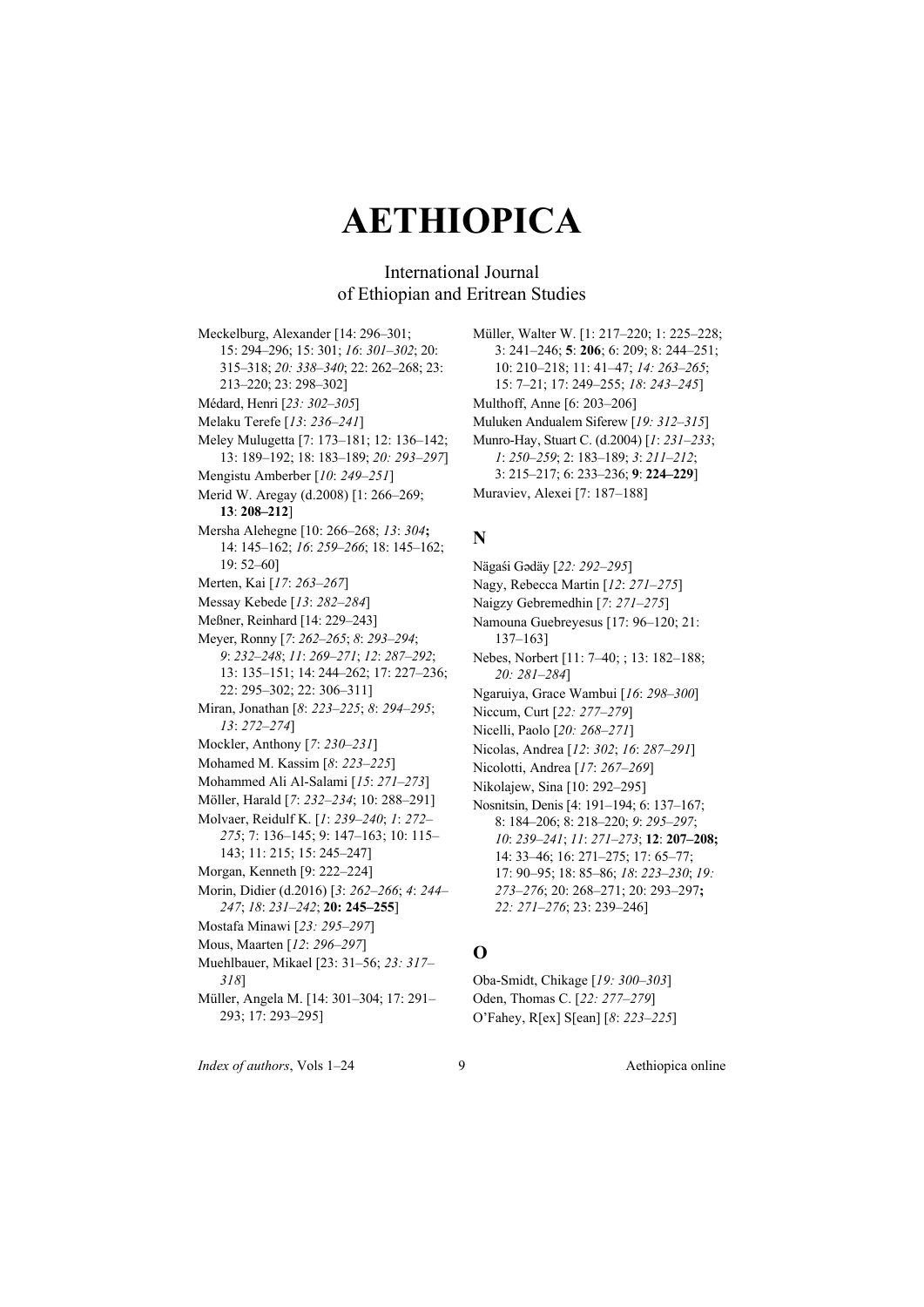### International Journal of Ethiopian and Eritrean Studies

O'Mahoney, Anthony [*7*: *227–230*] O'Mahoney, Kevin (d.2015) [**19: 236–239**] Orlowska, Izabela [*9*: *308–309*; 16: 74–101] Osmond, Thomas [*20: 264–268*] Otto, Astrid [*7*: *267–271*]

### **P**

Palma, Silvana [*16*: *279–285*] Panini, Francesca [20: 150–166; 20: 264– 268; 21: 217–225; 22: 124–133; 23: 188–200; 24: 212–222] Pankhurst,Alula [*8*: *234–237*; *13*: *284–289*] Pankhurst, Richard (d.2017) [1: 50–63; *1*: *231–233*; 1: 243–245; *3*: *208–210*; *3*: *217–219*; 4: 169–178; **5**: **7–9**; **5**: **10–14**; **5**: **15–41**; 7: 84–113; 8: 48–71; 11: 61–67; 12: 202–206; 13: 193–200; 14: 215–221; 15: 247–253; **20: 256–263**] Pankhurst, Rita (d.2019) [4: 201–210; 5: 15– 41; 14: 215–221; 15: 247–253; **23: 247– 253**] Paul, James C.N. [*4*: *211–224*] Paulos Milkias [*11*: *287–291*] Pausewang, Siegfried (d.2012) [1: 272–275; 4: 211–224; **15: 253–255**] Ṗawlos Cardinal Ṣadwa (d.2003) [**8**: **210– 214**] Pedroni, Luigi [6: 47–53] Pennec, Hervé [*8*: *240–244*] Perry, Yaron [11: 48–60] Persoon, Joachim G. [*21: 265–267*] Petrassi, Lorenzo [*4*: *225–227*] Petrollino, Sara [*22: 306–311*] Petrone, Michele [19: 165–187] Petros S. Berga [*10*: *266–268*] Pfitzner, Julia [*19: 306–308*]

Phillipson, David W. [*3*: *213–215*; *5*: *232– 234*; *7*: *216–217*; *13*: *261–263* ; *17*: *258– 263*; 21: 250–254] Pietruschka, Ute [*4*: *242–244*; 5: 139–155; 5: 242–244] Piguet, François [*13*: *284–289*] Pili, Eliana [16: 291–295] Piovanelli, Pierluigi [16: 7–44; 17: 236–245; 19: 264–267; 21: 7–27] Pisani, Vitagrazia [*16*: *303–304*; 20: 302– 307] Pisano, Vizenzo [*4*: *225–227*] Pogossian, Zaroui [24: 104–140] Poissonnier, Nicole [*12*: *303*; *14*: *292–296*] Poluha, Eva [*21: 264–265*] Portella, Mario Alexis [*19: 288–290*] Priess, Maija [7: 275–276; *7*: *281*; 9: 222– 224; 10: 241–243; 11: 210–214; 13: 259–261; 13: 261–263; *14: 229–243*; 17: 263–267; 20: 313–314; 22: 280–281] Prijac, Lukian [11: 148–172; 20: *20: 318– 320*] Prioletta, Alessia [*18*: *245–248*] Procházka, Stephan [*10*: *252–254*] Proverbio, Delio Vania [*4*: *233–242*]

### **R**

Rabin, Ira [17: 65–77] Raineri, Osvaldo [1: 85–100; *1*: *276–278*; *5*: *276–282*; *13*: *259–261*; *16*: *266–270*; *19: 283–286*] Ramos, Manuel João [*8*: *264–267*] Ratcliffe, Robert R. [*3*: *255–257*] Rao, S. Krishna [7: 13–27] Raunig, Walter [5: 288–289; *9*: *298–299*; *10*: *233–239*; *15*: *273–277*]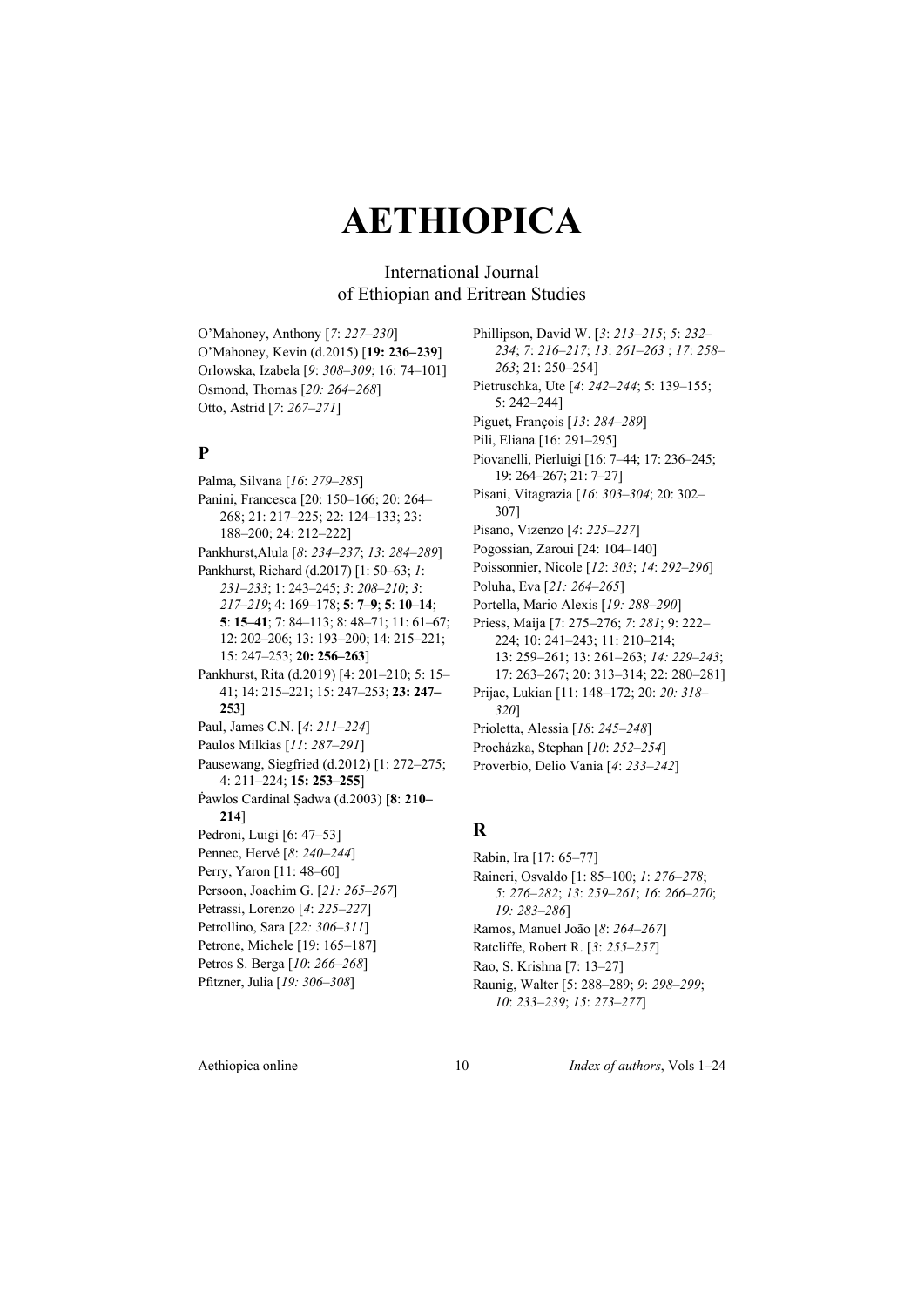### International Journal of Ethiopian and Eritrean Studies

Rave, Thomas [8: 184–206; *9*: *295–297*; *11*: *271–273*; 19: 90–99] Raz, Shlomo (d.1999) [**3**: **190–191**] Reese, Scott S. [*8*: *223–225*] Reule, Dorothea [24: 273–275] Richter, Renate [2: 282–284; 3: 260–262; *7*: *262–265*] Ricci, Lanfranco (d.2007) [**11**: **217–222**] Robin, Christian Julien [14: 263–265 ; *16*: *220–230*; *20: 284–287*] Rodinson, Maxime (d.2004) [**8**: **214–217**] Romanova, Olga I. [*20: 329–335*] Rouaud, Alain [1: 164–175; 2: 201–205; 4 257–258; 6: 243–246; 8: 214–217; 10: 218–220; 12: 164–171] Rubenson, Samuel [*3*: *225–231*] Rubenson, Sven (d.2013) [*1*: *263–264*; *4*: *250–255*; **15: 233–237**; **18: 190–192**] Rubinkowska, Hanna [7: 230–231; 9: 267– 270; 10: 220–222; 11: 283–285; *15*: *290–291*; *16*: *277–279*] Rundell, Roger M. [*13*: *236–241*] Ryckmans, Jacques [*21: 243–246*]

## **S**

Saleh Mahmud Idris [18: 231–242; 19: 245– 263; *19: 319–322*] Samuel Wolde-Yohannes [1: 280] Savà, Graziano [10: 223–232; *12*: *296–297*; 13: 300–302; 15: 299–300; *22: 303–305*] Sbacchi, Alberto (d.2006) [2: 269–274; 7: 114–135] Schlee, Günther [*16*: *295–298*; *16*: *298–300*; 19: 306–308] Schirripa, Pino [*16*: *291–295*] Schneider, Madeleine [9: 92–101] Schneider, Roger (d.2002) [**5**: **206–214**]

Schneider-Blum, Gertrud [*13*: *300–302*; *15*: *299–300*] Scholler, Heinrich (d.2015) [3: 24–44; 5: 263–265; 5: 265–266; 5: 267; **20: 236–244**] Scholz, Piotr [*6*: *230–232*; *6*: *233–236*] Schröder, Günter [9: 278–284] Schulze, Michael [15: 256–263; 15: 263– 270] Sabhat Gäbrä-∃gzi'abaher (d.2012) [**15: 245–247**] Senai W. Andemariam [16: 102–129] Serawit Bekele Debele [*24: 299–301*; 24: 302–304] Sergew Hable Selassie (d.2003) [**6**: **211– 215**] Sernicola, Luisa [17: 258–263; 21: 241–242; *22: 269–271*; 23: 271–272; 23: 273– 278] Shack, William Alfred (d.2000) [**4**: **200– 201**] Sharf, Frederic A. [*9*: *267–270*] Shelemay, Kay Kaufman [22: 253–261] Shiferaw Bekele [5: 89–111; 5: 255–257; 5: 257–260; *16*: *239–244*; 20: 256–263; 23: 247–253] Shigeta, Masayoshi [9: 49–63] Shimelis Mazengia [*21: 272–277*] Shinn, David [14: 226–228] Shisha-Halevi, Ariel [*13*: *254–256*] Siegismund, Kasper [20: 202–209] Sileshi Berhanu [16: 149–191] Sima, Alexander (d.2004) [**8**: **217–218**; 13: 89–103; *24: 276–278*] Sisay Fissaha Adafre [*8*: *257–264*] Six, Veronika [1: 276–278; 2: 53–68; 2: 144–158; 2: 279–281; 3: 153–159; 3: 205–208; 3: 223–225; *3*: *267–276*;

4: 179–181; 4: 259–262; 6: 192–195;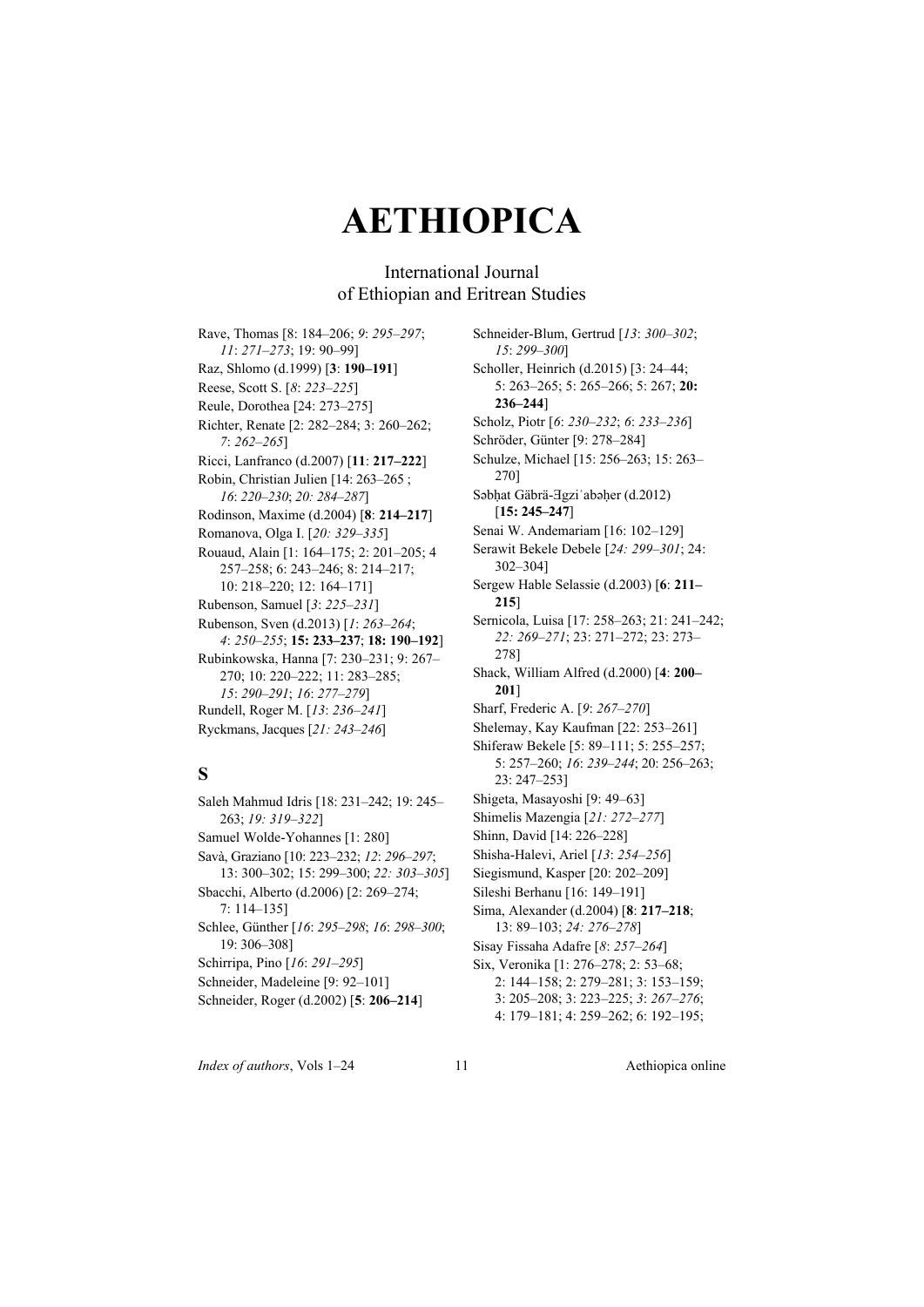### International Journal of Ethiopian and Eritrean Studies

6: 230–232; 7: 271–275; 8: 170–173; 8: 273–278; 9: 180–189; 10: 177–183; 11: 258–262; 12: 172–189; 13: 163–175; 13: 267–272; 21: 164–216; **21: 237;** 22: 271–276] Smidt, Wolbert [3: 219–223; 3: 262–266; 4: 244–247; 7: 188–189; 7: 212–216; 8: 29–47; 8: 184–206; *9*: *295–297*; 10: 106–114; 10: 194–198; *10*: *300–301*; 12: 126–135; 12: 275–277; 13: 279–281; *19: 293–295*; *21: 262–264*; *23: 269–271*] Sohier, Estelle [*16*: *275–277*] Sokolinski, Eugenia [8: 184–206; *9*: *295– 297*; *10*: *241–243*; *22: 289–291*] Soldati, Agostino [18: 200–213] Solomon Gebreyes Beyene [*19: 327–328*; 20: 310–313; 24: 281–285] Spencer, Diana (d.2009) [*10*: *291–292*; **13**: **212–214**] Stein, Peter [6: 203–206] Steinacher, Gerald [*13*: *279–281*] Stella, Gian Carlo [*4*: *255–257*] Strebel, Barbara [4: 121–157] Strecker, Ivo [*11*: *294–297*; *15*: *292–294*; *19: 298–300*] Stroomer, Harry [12: 208–214] Stylianoudi, M.–G. Lily [4: 55–95] Sucui, Alin [15: 53–71] Szélinger, Balázs [11: 85–116]

### **T**

Taddäsä Bäyyänä (d.2006) [**11**: **216–217**] Taddesse Adera [*1*: *240–243*] Taddesse Tamrat (d.2013) [**16: 212–219**] Taddia, Irma [*1*: *243–245*; 1: 246–247; *2*: *276–279*; 5: 125–138; *6*: *236–240*; 12: 58–82; 17: 209–223; 19: 239–244; 19: 290–293; *21: 255–257*]

Täkke'ä Täsfay [*6*: *265–272*] Tarsitani, Simone [*10*: *302–303*] Tedros Abreha [*6*: *253–256*; 7: 242–245; 8: 210–214; *8*: *279–283*; 10: 271–275; 11: 206–209; *13*: *244–253*; 15: 22–52; 16: 259–266; *24: 285–294*] Tekeste Negash [*4*: *211–224*] Tekle Tsadik Mekouria (d.2000) [**4**: **201– 210**] Temesgen Tesfamariam Beyan [23: 149– 167] Teodros Kiros [*11*: *273–276*] Tesema Taʾa [*11*: *285–287*] Thubauville, Sophia [*17*: *291–293*; *21: 262– 264*; *23: 269–271*; *23: 298–302*] Tonini, Ezio (d.2016) [**19: 239–244**] Tönnies, Bernhard [15: 228–232] Tosco, Mauro [*3*: *257–260*; 10: 223–232; 12: 287–292; 13: 205–208; *22: 303–305*] Touati, Charlotte [17: 296–298] Treiber, Magnus [*10*: *292–295*; 19: 303– 306] Treis, Yvonne [*13*: *296–300*; 19: 322–326; 21: 286–289] Trento, Giovanna [14**:** 184–205; 16: 279– 285] Triulzi, Alessandro [13: 208–212; *16*: *279– 285*] Tronvoll, Kjetil [*4*: *211–224*; 15: 253–255] Tropper, Josef [*9*: *287–295*] Tsega Endalew Etefa [*9*: *308–309*; *12*: *282– 285*] Tsegaye Gebre Medhin (d.2006) [**10**: **208– 210**] Tsegaye Tegenu [1: 279–280] Tsehai Berhane-Selassie [*23: 289–291*] Tubiana, Joseph (d.2006) [1: 7–26; 7: 194– 211; 9: 247–256; **10**: **218–220**]

Turton, David [*11*: *291–294*; 12: 224–229]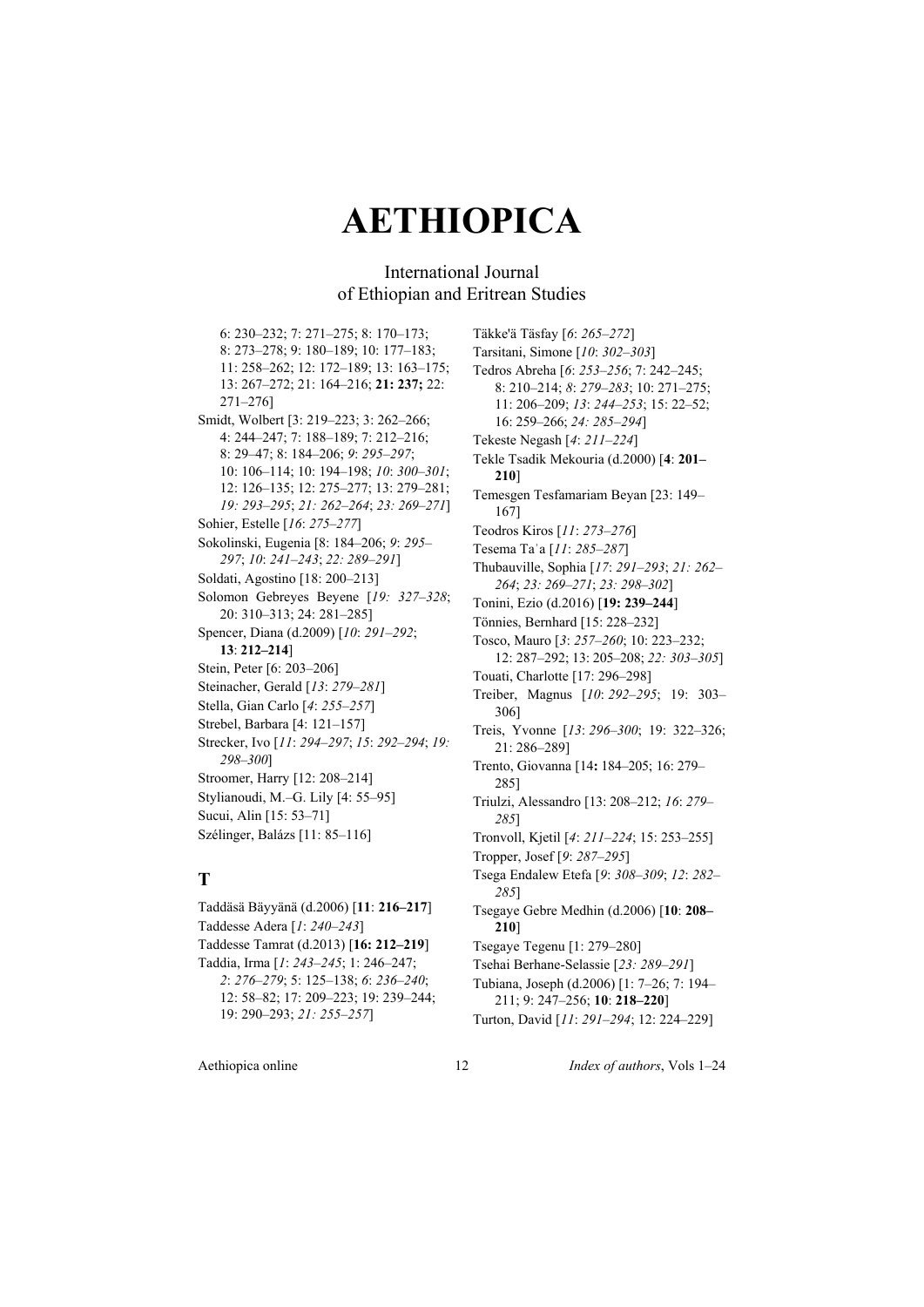### International Journal of Ethiopian and Eritrean Studies

#### **U**

Uhlig, Siegbert [2: 7–52; 3: 217–219; 4: 7– 31; 4: 191–194; 4: 225–227; 4: 247–250; 5: 232–234; 7: 7–8; *7*: *194–211*; *9*: *249– 256*; *11*: *271–273*; 12: 286–287; 13: 204–205; *13*: *232–235*; **19: 227;** *19: 264–267*; 21: 237–240; 23: 253–255]

Ullendorff, Edward (d.2011) [*1*: *234–235*; 2: 230–249; **2**: **197**; 5: 7–9; 5: 67–70; 6: 207–208; **13**: **201–204**; **14: 221–226**]

Ullmann, Manfred [*4*: *263–266*]

- Unseth, Peter [*6*: *279*; 21: 226–236]
- Uoldelul Chelati Dirar [*1*: *243–245*; *2*: *279– 281*; *5*: *260–263*; 12: 215–218; *16*: *279– 285*]

#### **V**

Valieva, Nafisa [20: 190–201; *22: 315–318*; 23: 281–285; 24: 175–211] Van der Beken, Christophe [*16*: *301–302*] van Donzel, Emeri (d.2017) [1: 27–49; **7**: **186**; **10**: **207**; 12: 48–57; **21: 237–240**] Van Duzer, Chet [*22: 282–284*] van Esbroeck S.J., Michel (d.2003) [**7**: **187– 188**] VanderKam, James C. [*23: 278–281*] Vernet, Thomas [*23: 302–305*] Vestal, Theodore M. [*4*: *211–224*] Villa, Massimo [19: 276–279; 20: 167–189; 20: 307–310; 21: 247–249; 24: 78–103] Voigt, Rainer [1: 207–216; 2: 90–102; 2: 190– 196; 2; 206–229; 3: 120–131; 3: 160–165; 3 255–257; 3: 257–260; 4: 182–190; 4: 197–199; 5: 177–180; 6: 196–200; 6: 265–272; 7: 146–159; 7: 182–185; 8: 174–183; *8*: *221–223*; 8: 257–264; 9: 164–179; 9: 213–219; 9: 232–248; 10: 184–193; 10: 258–262; 10: 284–287;

11: 173–193; 11: 194–202; 12: 155–163; 12: 190–198; 12: 296–297; 12: 297–299; 13: 152–162; 13: 176–181; 13: 225–231**;**  14**:** 206–209; 15: 219–224; 16: 130–137; 16: 192–195; 17: 183–189; 18: 81–84; 18: 231–242; 19: 220–226; 19: 245–263; *19: 315–319*; 20: 271–276; 21: 277–286; 22: 236–245; 23: 308–314; *24: 273–275*] Volterra, Alessandro [*16*: *279–285*] von Nölting, Nina [*15*: *297–299*]

#### **W**

- Wagner, Ewald [*2*: *250–257*; *3*: *247–251*; **4**: **195**; 4: 250–255; 4: 263–266; 5: 248– 251; *7*: *212–216*; *8*: *223–225*; 12: 111–
- 125; 13: 104–124; 13: 125–134; 14: 283–288; 17: 169–182]
- Waltisberg, Michael [*7*: *253–262*; 9: 287– 295; 13: 89–103]
- Watson, Elizabeth E. [*13*: *293–296*]
- Watson, Francis [*20: 289–292*]
- Wechsler, Michael G. [*10*: *271–275*]
- Wedekind, Charlotte [*12*: *297–299*]
- Wedekind, Klaus (d.2015) [*12*: *297–299*]
- Weigelt, Frank [10: 268: 271]
- Weisser, Stéphanie [19: 61–89]
- Wendowski, Marlies [4: 191: 194]
- Wenig, Steffen [*10*: *233–239*; *16*: *256–259*] Weninger, Stefan [2: 266–269; 4: 195–197;
- 6: 256–259; *6*: *259–263*; 8: 217–218; 8: 221–223; 8: 223–225; 8: 251–257; 8: 279–283; 9: 298–299; 10: 52–57; 10: 239–241; 10: 243–246; 10: 252–254; 11: 271–273; 13: 75–88; 17: 190–194; 17: 269–273]
- West, Vincent [*20: 287–288*; 24: 279–281]
- Wetter, Andreas [15: 176–203; *15*: *263–270*; 16: 239–244]